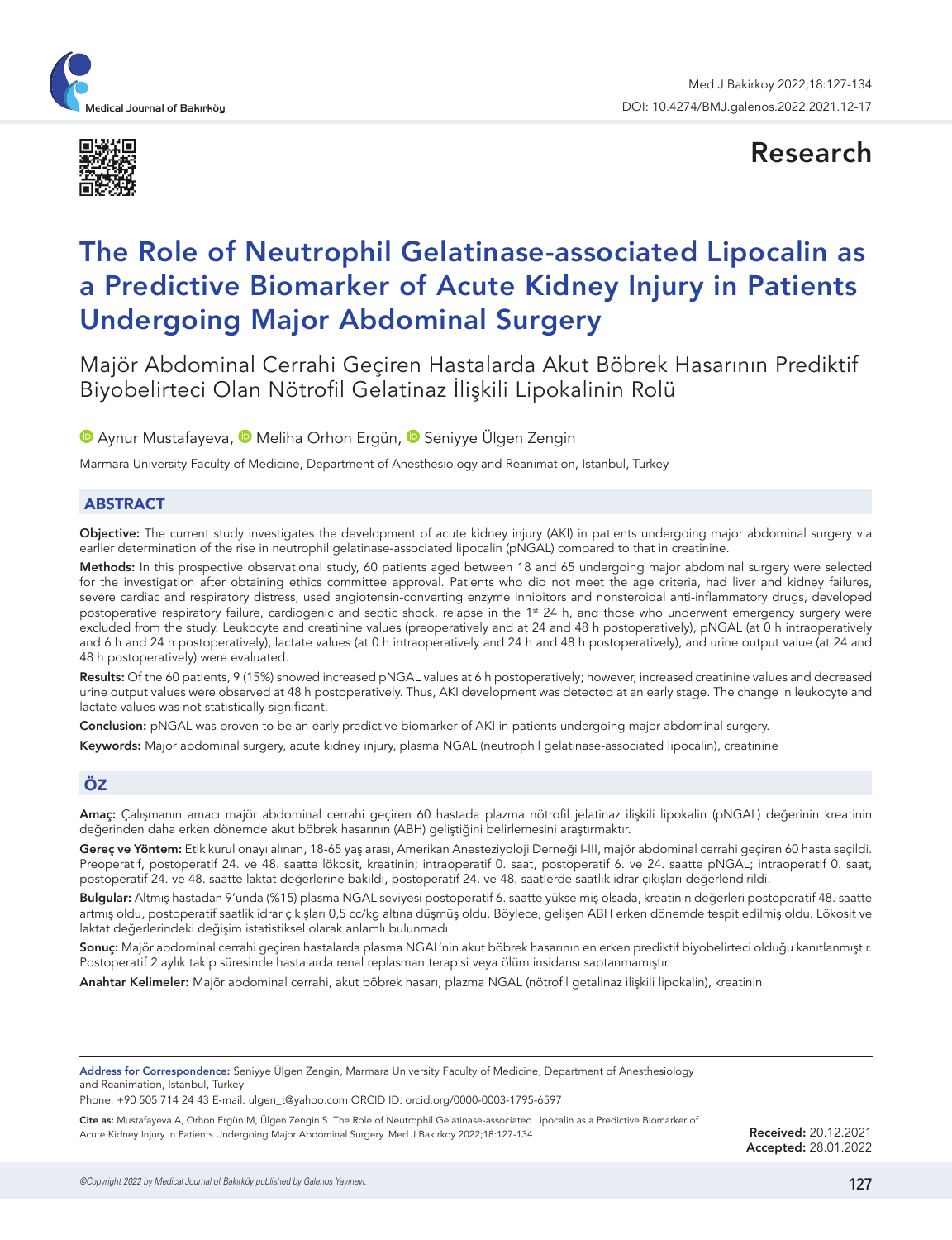# INTRODUCTION

Major abdominal surgery is a procedure performed via the intraperitoneal approach under general anesthesia (1). The pathogenesis of postoperative acute kidney injury (AKI) after major abdominal surgery is complex and differs from that observed after cardiac or vascular surgery. It involves fluid loss, neuroendocrine response to general anesthesia and surgery itself, injury-induced inflammation, urinary tract obstruction, and intra-abdominal pressure (2).

Surgery is the leading cause of AKI in hospitalized patients and may account for 40% of AKI cases (3). AKI is most common after cardiac surgery, followed by general and thoracic surgeries (4). The incidence of AKI in patients undergoing major abdominal surgery may reach 35% (4).

AKI is defined as a rapid deterioration of kidney function, with an increase in serum creatinine or a decrease in the urine output (5). AKI is common in hospitalized patients and has a significant impact on in-hospital mortality, length of hospital stay, healthcare costs, chronic kidney disease (CKD) progression, and increased risk of cardiovascular disease (6,7). Recently, although there has been a decrease in mortality rates, mortality increases as the severity of AKI increases, and it can reach up to 60% in critically ill patients (8).

The most common cause of AKI is sepsis, whereas the second most common cause is surgery (9). Chronic diseases, such as CKD, diabetes mellitus, and chronic obstructive pulmonary disease are associated with the development of AKI (10).

Neutrophil gelatinase-associated lipocalin (NGAL) is a 25 kDa protein that is synthesized in the bone marrow during granulocyte maturation (9). NGAL is also an early indicator of tubular damage (11). This study aimed to detect AKI in the early stage of its development by evaluating NGAL and show the potential of NGAL as an early biomarker of AKI in patients undergoing major abdominal surgery.

The incidence of AKI varies between 1% and 7% in all hospitalized patients and 30% and 50% in intensive care patients. Especially in intensive care patients, the mortality rate is very high (up to 50%). Moreover, 20%-50% of surviving patients with AKI may subsequently develop CKD, 5% may develop end-stage renal disease, and finally may develop the need for renal replacement therapy (RRT) (12).

In patients with impaired renal autoregulation, an intraoperative mean arterial pressure of 60 mmHg may lead to decreased renal perfusion and AKI development (13).

Intraoperative hypotension lasting for more than 1 min significantly increases the risk of postoperative AKI (13).

NGAL, also known as lipocalin-2, siderocalin, oncogeneprotein 24p33, uterocalin, and alpha-2 microglobulin-associated protein, is a 25-kD protein comprising 178 amino acids. It was first identified as a protein covalently bound to the gelatinase of neutrophils (14). NGAL is expressed in insignificant amounts in many human tissues, including the kidney tissue, but increases markedly because of epithelial damage (15). In the body, NGAL mRNA is normally found in many tissues such as those of the bone marrow, uterus, prostate, salivary gland, stomach, colon, trachea, lung, liver, and kidney (16).

NGAL can also be markedly increased in most types of cancer (28) and has bacteriostatic properties (17).

# **METHODS**

After obtaining the approval of the ethics committee (Marmara University Faculty of Medicine Clinical Research Ethics Committee- protocol code: 09.2021.74, date: 08.01.2021) and obtaining written consent from the patients our study included 60 patients [American Society of Anesthesiology (ASA) status I-III] aged between 18 and 65 who underwent major abdominal surgery under general anesthesia.

Patients having an age beyond the specified age range, liver and kidney failures, severe cardiac and respiratory distress, using angiotensin-converting enzyme inhibitors and nonsteroidal anti-inflammatory drugs, those who developed postoperative respiratory failure, cardiogenic and septic shock, and relapsed in the 1<sup>st</sup> 24 h were excluded from the study.

All the patients included in our study underwent the same anesthesia induction procedure (2 mg/kg propofol/1-2 mcg/kg remifentanil/0.6 mg/kg rocuronium bromide). Additionally, desflurane inhalation and intravenous remifentanil infusion were used for anesthesia maintenance. Maintenance fluid was administered to the patients intravenously at a rate of 10-12 mLl/kg/h without fluid restriction.

Creatinine, lactate, and leukocyte values were measured preoperatively and postoperatively at 24 and 48 h using the blood samples of the patients. For measuring NGAL values, approximately 3 mL of venous blood sample was collected preoperatively at 0 h and postoperatively at 6 and 24 h into an ethylenediaminetetraacetic acid-containing tube and centrifuged for 15 min at 3000 rpm in a centrifuge (Nüve NF800, REF: Z10.NF 800). The plasma portion of the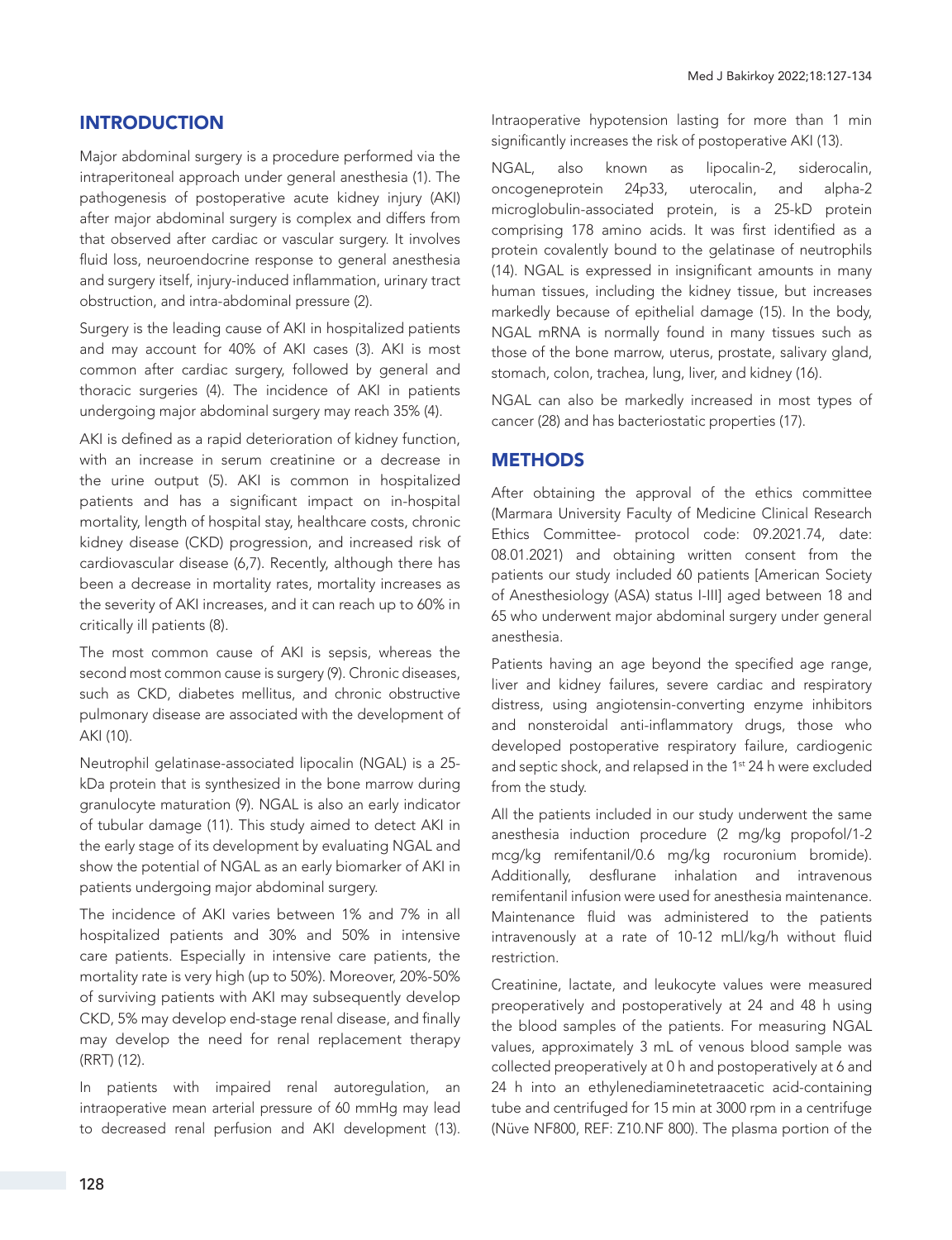centrifuged blood was placed in an Eppendorf tube and stored in a -20 °C freezer until plasma NGAL value analysis was conducted.

The hourly urine output was measured at 24 and 48 h postoperatively, and the glomerular filtration rate (GFR) and creatinine clearance (CrCl) value of the patients were calculated.

Patients' age, gender, body weight, ASA status, lactate, creatinine, leukocyte, NGAL, Kidney Disease Improving Global Outcomes (KDIGO) stages and postoperative hourly urine output were recorded in the patient evaluation form.

## Statistical Analysis

Minimum sample size was calculated for obtaining the area under the receiver operating characteristic (ROC) curve. While an area under the ROC curve for a variable at the value of 0.500 indicates that the variable has no discriminative power, a value of ≥0.800 indicates excellent discrimination. In this context, it is assumed that the minimum area value required for statistical significance is 0.800. For this calculation, the ratio of subjects developing/not developing an incident is also important. Based on the study conducted by Shavit et al. (18), this ratio was accepted as 10/64. On the basis of these values, it was calculated that at the value of  $\alpha$ =0.05, the minimum sample size required to reach 80% power should be 45.

# RESULTS

## Baseline and Intraoperative Characteristics

Table 1 shows the patients mean age, weight and gender. The increase in the urine output observed at 48 h postoperatively was statistically significant compared to that of the subjects at 24 h postoperatively.

Table 2 shows that the change in the creatinine values of the subjects was statistically significant (p=0.001). Because of the evaluations, the decrease observed in the values at 24 h postoperatively compared to those observed preoperatively and the increase in the values at 48 h postoperatively compared to those at 24 h postoperatively were found to be statistically significant (p<0.001, p=0.033, respectively).

The change observed in the GFR values of the patients over time was statistically significant (p=0.001). The increase observed in the values at 24 h postoperatively compared to those observed preoperatively and the decrease in the values at 48 h postoperatively compared to those at 24 h postoperatively were found to be statistically significant (p<0.001, p=0.036, respectively).

The change observed in the CrCl values of the subjects was found to be statistically significant (p=0.001). The increase in the values observed at 24 h postoperatively compared to those observed preoperatively was statistically significant (p<0.001, p<0.001, respectively).

The change observed in the lactate values of the subjects was found to be statistically significant (p=0.003). The analyses showed that the increase observed in the values at 24 and 48 h postoperatively values compared to those at 0 h intraoperatively was statistically significant (p=0.002, p=0.020, respectively).

Even though we had only one group in our study, we decided conditionally to divide the patients into two groups according to pNGAL value. Table 3 shows that the subjects with an NGAL value <90 ng/mL at postoperative 6 h and 24 h were found to have normal creatinine values. All the subjects with an NGAL value >90 ng/mL at postoperative 6 h and 24 h were classified as AKI class I and II based on their creatinine values. Patients with NGAL values >90 ng/ mL had a higher tendency to be included in AKI class I and II based on their creatinine values (p<0.001).

Furthermore, 3.9% of the subjects with an NGAL value  $\leq$ 90 ng/mL had hourly urine output values  $\leq$ 0.5 cc/kg/h, whereas all cases with an NGAL value >90 ng/mL had hourly urine output values <0.5 cc/kg/h. It was found that the percentage of subjects with hourly urine output values <0.5 cc/kg/h was higher than that of those with NGAL values >90 ng/mL (p<0.001). In those with NGAL values < 90 ng/mL, the increase in the values observed at 48 h postoperatively compared to those at 24 h postoperatively was statistically significant (p=0.010). In those with NGAL values >90 ng/ mL, the change observed in the urine output values at 48 h postoperatively compared to that at 24 h postoperatively was not statistically significant (p>0.05).

#### Table 1. Data on identifying features

| $(n=60)$                                                           | Minimim-maximum | Mean $\pm$ SD |
|--------------------------------------------------------------------|-----------------|---------------|
| Age (years)                                                        | 20-65           | 50.77±12.44   |
| Weight (kg)                                                        | 43-90           | 68.25±9.70    |
|                                                                    | n               | %             |
| Gender                                                             |                 |               |
| Female (number)                                                    | 24              | 40            |
| Male (number)                                                      | 36              | 60            |
| ASA (number =60)                                                   |                 |               |
|                                                                    | 7               | 11.6          |
| Ш                                                                  | 42              | 70            |
| Ш                                                                  | 11              | 18.4          |
| ASA: American Society of Anesthesiologists, SD: Standard deviation |                 |               |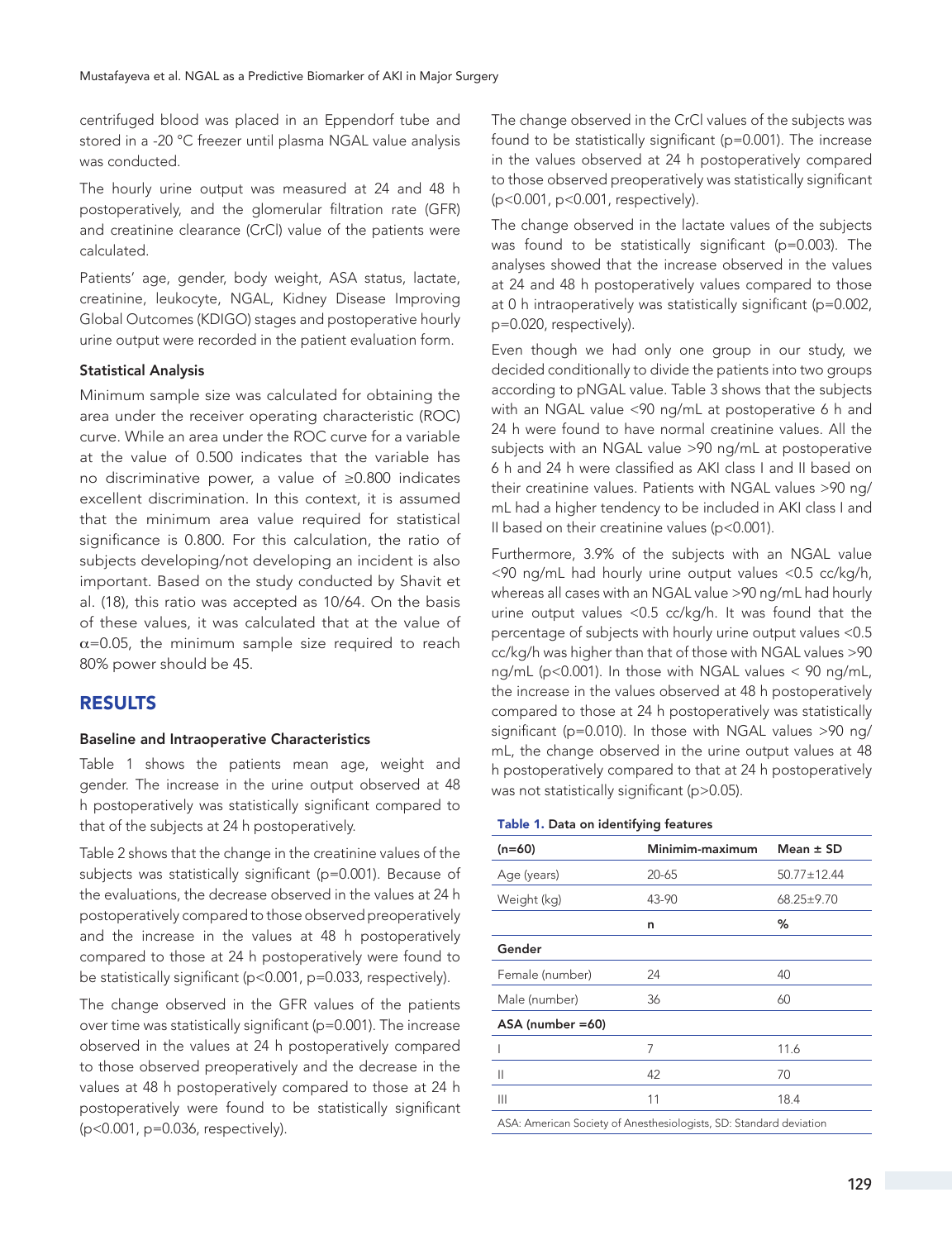#### Table 2. Data on laboratory results

|                                                                                                                                                                                                                                                                                                                                                                                                                                                                                                                             | <b>WBC</b><br>$(x10^3/\mu L)$                                                                                                       | <b>CRE</b><br>(mg/dL)     | <b>GFR</b><br>(mL/minute/1.73 m <sup>2</sup> )   | CrCl<br>(mL/minute)     |
|-----------------------------------------------------------------------------------------------------------------------------------------------------------------------------------------------------------------------------------------------------------------------------------------------------------------------------------------------------------------------------------------------------------------------------------------------------------------------------------------------------------------------------|-------------------------------------------------------------------------------------------------------------------------------------|---------------------------|--------------------------------------------------|-------------------------|
|                                                                                                                                                                                                                                                                                                                                                                                                                                                                                                                             | Mean $\pm$ SD                                                                                                                       | Mean $\pm$ SD             | Mean $\pm$ SD                                    | Mean $\pm$ SD           |
| Preoperatively                                                                                                                                                                                                                                                                                                                                                                                                                                                                                                              | $7.54 \pm 3.59$                                                                                                                     | $0.75 \pm 0.21$           | 102.15±20.77                                     | $112.47 \pm 35.88$      |
| Postoperative 24                                                                                                                                                                                                                                                                                                                                                                                                                                                                                                            | $10.5 + 4$                                                                                                                          | $0.68 \pm 0.23$           | $107.32 \pm 21.19$                               | $124.97 \pm 38.24$      |
| Postoperative 48                                                                                                                                                                                                                                                                                                                                                                                                                                                                                                            | $9.68 \pm 3.58$                                                                                                                     | $0.75 \pm 0.32$           | $101.8 \pm 25.62$                                | 117.98±40.08            |
| Test value, p                                                                                                                                                                                                                                                                                                                                                                                                                                                                                                               | $F = 14.883$<br>p<0.001                                                                                                             | $F = 7.831,$<br>$p=0.001$ | $F = 7.510.$<br>$p=0.001$                        | $F=6.779.$<br>$p=0.001$ |
| $\mathbf{1} \cdot \mathbf{1} \cdot \mathbf{1} \cdot \mathbf{1} \cdot \mathbf{1} \cdot \mathbf{1} \cdot \mathbf{1} \cdot \mathbf{1} \cdot \mathbf{1} \cdot \mathbf{1} \cdot \mathbf{1} \cdot \mathbf{1} \cdot \mathbf{1} \cdot \mathbf{1} \cdot \mathbf{1} \cdot \mathbf{1} \cdot \mathbf{1} \cdot \mathbf{1} \cdot \mathbf{1} \cdot \mathbf{1} \cdot \mathbf{1} \cdot \mathbf{1} \cdot \mathbf{1} \cdot \mathbf{1} \cdot \mathbf{1} \cdot \mathbf{1} \cdot \mathbf{1} \cdot \mathbf{$<br>$\sim$ $\sim$ $\sim$ $\sim$ $\sim$ | $\mathbf{r}$ and $\mathbf{r}$ and $\mathbf{r}$ and $\mathbf{r}$ and $\mathbf{r}$ and $\mathbf{r}$ and $\mathbf{r}$ and $\mathbf{r}$ |                           | $\sim$ $\sim$ $\sim$ $\sim$ $\sim$ $\sim$ $\sim$ |                         |

WBC: White blood cell, CRE: Creatinine, GFR: Glomerular filtration rate, CrCl: Creatinine clearance, SD: Standard deviation

| Table 3. Relationship between NGAL and creatinine values and hourly urine output |  |  |
|----------------------------------------------------------------------------------|--|--|
|----------------------------------------------------------------------------------|--|--|

|                                                                               | NGAL <90 ng/mL  | NGAL> 90 ng/mL  | Test value, p          |
|-------------------------------------------------------------------------------|-----------------|-----------------|------------------------|
|                                                                               | n (%)           | n (%)           |                        |
| Creatinine                                                                    |                 |                 | $x^2$ =52.941, p<0.001 |
| Normal                                                                        | 51 (100)        | 0               |                        |
| AKI 1 & II                                                                    | 0               | 9(100)          |                        |
| Hourly urine output (cc/kg/h)                                                 |                 |                 | $x^2$ =47.166, p<0.001 |
| Postop 24 h                                                                   | $0.74 \pm 0.35$ | $0.62 \pm 0.06$ | $t=1.011$ , p=0.314    |
| Postop 48 h                                                                   | $0.9 \pm 0.46$  | $0.48 + 0.01$   | $t=2.713$ , $p=0.008$  |
| Normal                                                                        | 49 (96.1)       | 0               |                        |
| $<$ 0.5 cc/kg/h                                                               | 2(3.9)          | 9(100)          |                        |
| NGAL: Neutrophil gelatinase-associated lipocalin, Fisher's Exact test: p<0.05 |                 |                 |                        |

In those with NGAL values <90 ng/mL and those with NGAL values >90 ng/mL, the change observed in creatinine values over time was statistically significant (p<0.001, p<0.001, respectively) (Table 4).

In those with NGAL values <90 ng/mL and those with NGAL values >90 ng/mL, the change observed in CrCl values was found to be statistically significant (p<0.001, p<0.001, respectively). The decrease in the values observed at 48 h postoperatively compared to those observed preoperatively and at 24 h preoperatively was found to be statistically significant (p<0.001, p<0.001, respectively) (Table 5).

In those with NGAL values <90 ng/mL; the change in lactate values was found to be statistically significant (p=0.012). The increase in the values observed at 24 h postoperatively compared to those observed at 0 h intraoperatively was statistically significant (p=0.006). In those with NGAL values >90 ng/mL, the change observed in lactate values over time was not statistically significant (p>0.05).

The graph of the change in plasma NGAL values of the patients over time shows that the values tended to increase at 6 and 24 h postoperatively compared to 0 h (Figure 1).

Concerning the change in the creatinine values of the patients over time, they decreased at 24 h postoperatively in 60 patients, but they tended to increase at 48 h postoperatively (Figure 2).

When NGAL and creatinine values of all subjects were compared, it was found that NGAL values increased after 6 h postoperatively and creatinine values increased at 48 h postoperatively (Figure 3).

## **DISCUSSION**

This study investigated the efficacy of plasma NGAL in predicting AKI, hemodialysis, and mortality in patients undergoing major abdominal surgery. It was found that NGAL values measured at 6 and 24 h postoperatively were higher than those measured at 0 h intraoperatively and postoperative creatinine values increased later. Therefore, it has been proven that NGAL has a more predictive value in diagnosing AKI in patients undergoing major abdominal laparotomy surgery than creatinine. Additionally, it enables AKI detection at the early stage (at 6 h postoperatively).

In another study by Teixeira et al. (19) that included 450 patients undergoing major nonvascular abdominal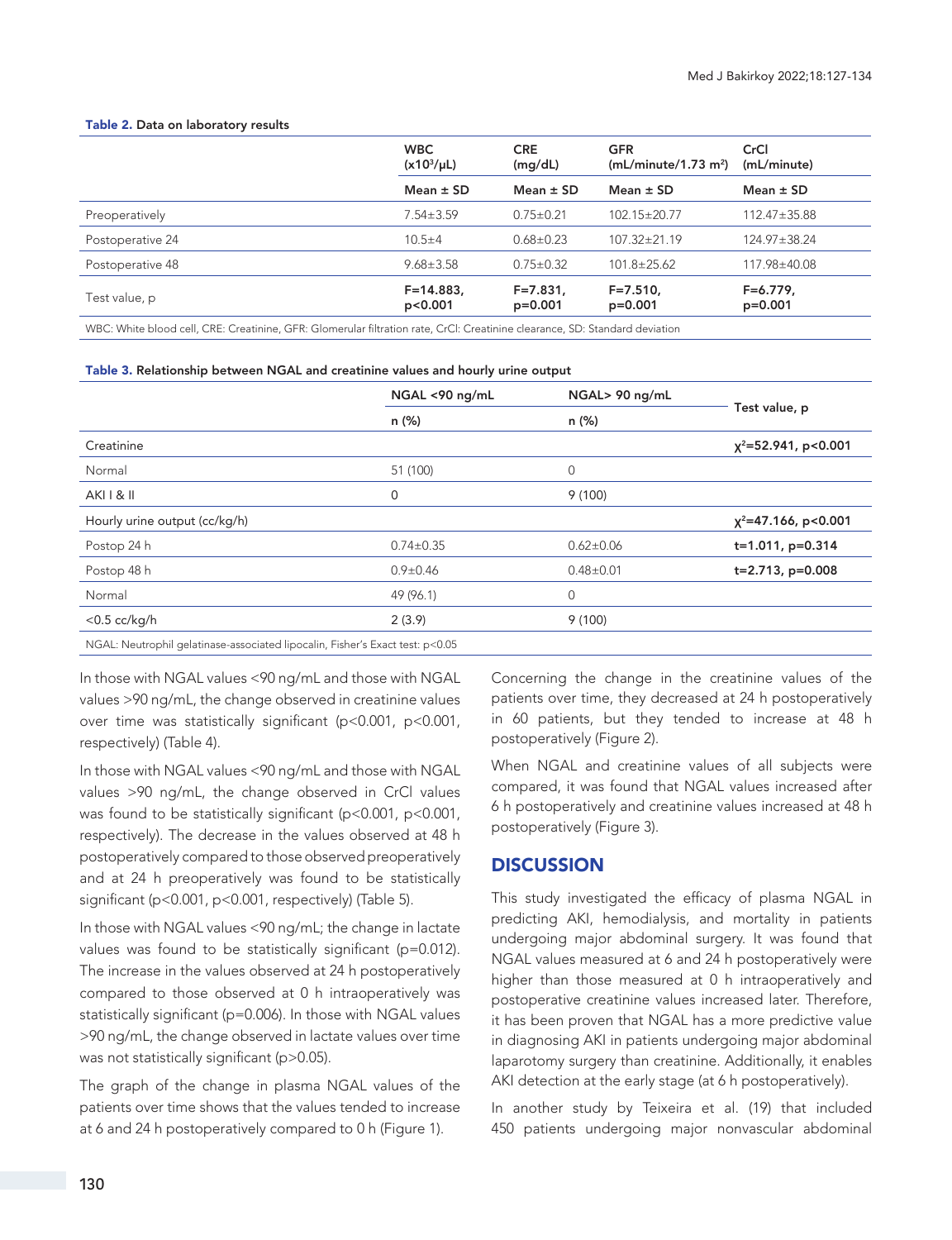surgery, the incidence of postoperative AKI in the first 48 h after surgery was 22.4% and AKI was associated with the incidence of in-hospital mortality. In our study, AKI was observed in 15% of the 60 patients; however, RRT was not performed in these patients.

We conducted this study because the relationship between postoperative AKI and the need for long-term dialysis and/ or decreased kidney function has only been investigated in patients who had undergone prior hepato-biliary, pancreatic, and cardiac surgeries (20) but not in those who had undergone major abdominal surgery.

In AKI, the initiating mechanism and subsequent response to injury decrease the recovery of the basal structure and function of the kidneys (21). In our study, it was proven that AKI can also develop after major abdominal surgery.

AKI is one of the most common critical diseases with high morbidity and poor prognosis. Its causes are extremely complicated, and it is linked to conditions such as hypovolemia, decreased cardiac output, nephrotoxic drug use and urinary tract obstruction (5). In our study, to protect the patients from hypovolemia, a pleth variablitiy index (PVI) device was used. The PVI value was kept between 5 and 13, and intravenous fluids were administered at a rate of 10-12 cc/kg/h.

Hypoxia caused by by different reasons can lead to inflammation, oxidative stress, immune system activation, and cell death (22). AKI is a common complication that may occur after abdominal surgery. AKI development after abdominal surgery causes a 3.5-fold increase in mortality in patients (23). Although AKI developed in 9 of the 60 patients included in our study, the incidence of death was not observed during the 2-month postoperative follow-up.

Numerous studies in the literature have shown that the most important risk factor for AKI development after abdominal surgery is preoperative renal failure. Other risk factors include dehydration, intra-abdominal hypertension, blood transfusion, and nephrotoxic drug use (24). We took care that the patients included in our study did not have kidney failure and did not use any nephrotoxic drug.

High lactate values in the blood reflect tissue microcirculation failure. Previous studies have shown that high lactate values are a risk factor in critically ill patients (25). Lactate values in the blood may be affected by conditions such as intraoperative tissue ischemia, postoperative coagulation, acute inflammatory response, and sepsis (26). In our study, although the intraoperative lactate values of the patients were not high, the change observed over time was found to be statistically significant. The analyses showed

that the increase observed in the values at 24 and 48 h postoperatively compared to those at 0 h intraoperatively was statistically significant (p=0.002, p=0.020, respectively). Conversely, the change observed in the values at 48 h postoperatively compared to those at 24 h postoperatively was not significant (p>0.05).

The endotoxin load released because of the occurrence of intestinal ischemia, visceral perfusion disorder, and portal endotoxemia during abdominal surgery activates the proinflammatory response, resulting in endothelial damage,



Figure 1. Change in plasma NGAL values over time NGAL: Neutrophil gelatinase-associated lipocalin



Creatinine

Figure 2. Change in serum creatinine value over time



Figure 3. Comparison of the changes in plasma NGAL and creatinine values over time

NGAL: Neutrophil gelatinase-associated lipocalin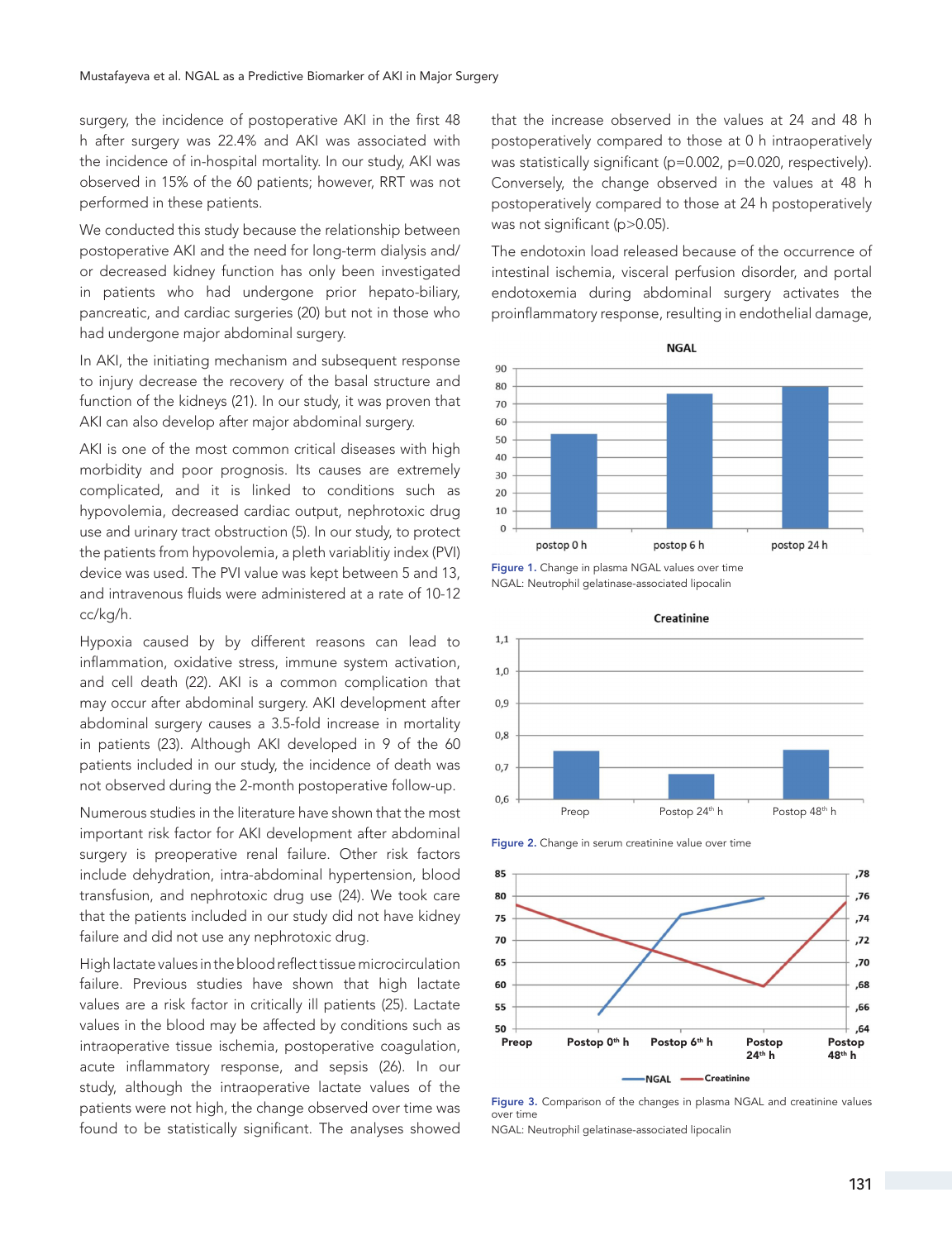Table 4. Relationship between NGAL values and change in creatinine

| Creatinine (mL/minute)                                                                                           | NGAL <90 ng/mL      | NGAL> 90 ng/mL     |                            |
|------------------------------------------------------------------------------------------------------------------|---------------------|--------------------|----------------------------|
|                                                                                                                  | Mean $\pm$ SD       | Mean $\pm$ SD      | Test value, p              |
| Preoperatively                                                                                                   | $0.75 \pm 0.22$     | $0.75 \pm 0.13$    | $t = -0.073$ , $p = 0.942$ |
| Postop 24 h                                                                                                      | $0.68 \pm 0.24$     | $0.7 \pm 0.16$     | $t=0.265$ , p=0.791        |
| Postoperative 48 h                                                                                               | $0.65 \pm 0.22$     | 1.32±0.24          | $t=8.406$ , $p<0.001$      |
| Test value, p                                                                                                    | $F=11.550, p<0.001$ | F=152.943, p<0.001 |                            |
| NGAL: Neutrophil gelatinase-associated lipocalin, SD: Standard deviation, Generalized linear mixed model: p<0.05 |                     |                    |                            |

Table 5. Comparison of NGAL and CrCl

| CrCl (mL/minute)   | NGAL<90 ng/mL                                                                                                                                | NGAL>90 ng/mL        | Test value, p              |
|--------------------|----------------------------------------------------------------------------------------------------------------------------------------------|----------------------|----------------------------|
|                    | Mean $\pm$ SD                                                                                                                                | Mean $\pm$ SD        |                            |
| Preoperatively     | 110.69±36.57                                                                                                                                 | 122.56±31.67         | $t = 0.837$ ,<br>$p=0.404$ |
| Postoperative 24 h | 122.82±35.68                                                                                                                                 | 137.11±51.28         | $t = 1.090$ ,<br>$p=0.277$ |
| Postoperative 48 h | $126.53 \pm 36.28$                                                                                                                           | $69.56 \pm 22.67$    | $t = -4.518.$<br>p<0.001   |
| Test value, p      | $F=10.776$ , p<0.001                                                                                                                         | $F=61.923$ , p<0.001 |                            |
|                    | NGAL: Neutrophil gelatinase-associated lipocalin, SD: Standard deviation, CrCl: Creatinine clearance, Generalized linear mixed model: p<0.05 |                      |                            |

followed by vasoconstriction, microvascular occlusion, and leukocyte congestion. Immune activation resulting from AKI causes systemic inflammatory changes (27). In our study, the change observed over time in white blood cell counts of the patients with AKI was not found to be statistically significant  $(p > 0.05)$ .

In their randomized study, Göcze et al. (28) reported that monitoring biomarkers in the blood of critically ill patients undergoing major noncardiac surgery significantly reduced the incidence of class II and severe AKI. In our study, according to the creatinine values, 10% (n=6) of the cases had class I AKI, 5% (n=3) had class II AKI, and 15% (n=10) patients in total were found to develop AKI. It was observed that in 15% (n=9) of the patients, the cut-off value of NGAL increased (>90 units).

In severe AKI cases, RRT may be necessary to maintain blood volume, electrolytes, and acid-base balance. The use of RRT in critically ill patients is increasing over time. It has been observed that 10%-15% of critically ill patients require RRT, resulting in increased incidence of mortality and length of hospital stay (29). In our study, RRT was not performed, and none of the patients had died during the 2-month postoperative follow-up.

NGAL is synthesized by intestinal, liver, and lung tissue and can be detected in blood plasma. In healthy adult individuals, the normal plasma NGAL value is considered as

50-90 ng/mL (20,30). Although there are studies investigating different cut-off values of NGAL in the literature, the cut-off value for NGAL values measured in our study was deemed >90 ng/mL, and AKI developed in 9 (15%) out of 60 patients.

Mishra et al. (31) founded that plasma and urine NGAL values increased within 2 h postoperatively in 71 pediatric patients who had undergone open heart surgery and cardiopulmonary bypass, and AKI developed in patients within 24-72 h postoperatively. In our study, NGAL values were normal in 60 patients at 0 h intraoperatively and increased above 90 ng/mL at 6 and 24 h postoperatively in 9 patients. Creatinine and hourly urine output values at 48 h postoperatively were evaluated by the KDIGO classification and indicated class I and II AKI. Thus, it has been proven that NGAL values show an early response (at 6 h postoperatively) compared to creatinine values.

## Study Limitations

The survival of the patients included in our study was evaluated at 48 h postoperatively, and patient follow-up was conducted until 2 months postoperatively, which could have been conducted for a longer time. In our study, NGAL values were measured at 0 h intraoperatively and 6 and 24 h postoperatively; however, there are some studies in the literature that have used different intervals for performing measurements like at 0 h intraoperatively; at 2h, 6 h, 24h, 48 h, and 72 h postoperatively. Since our study was conducted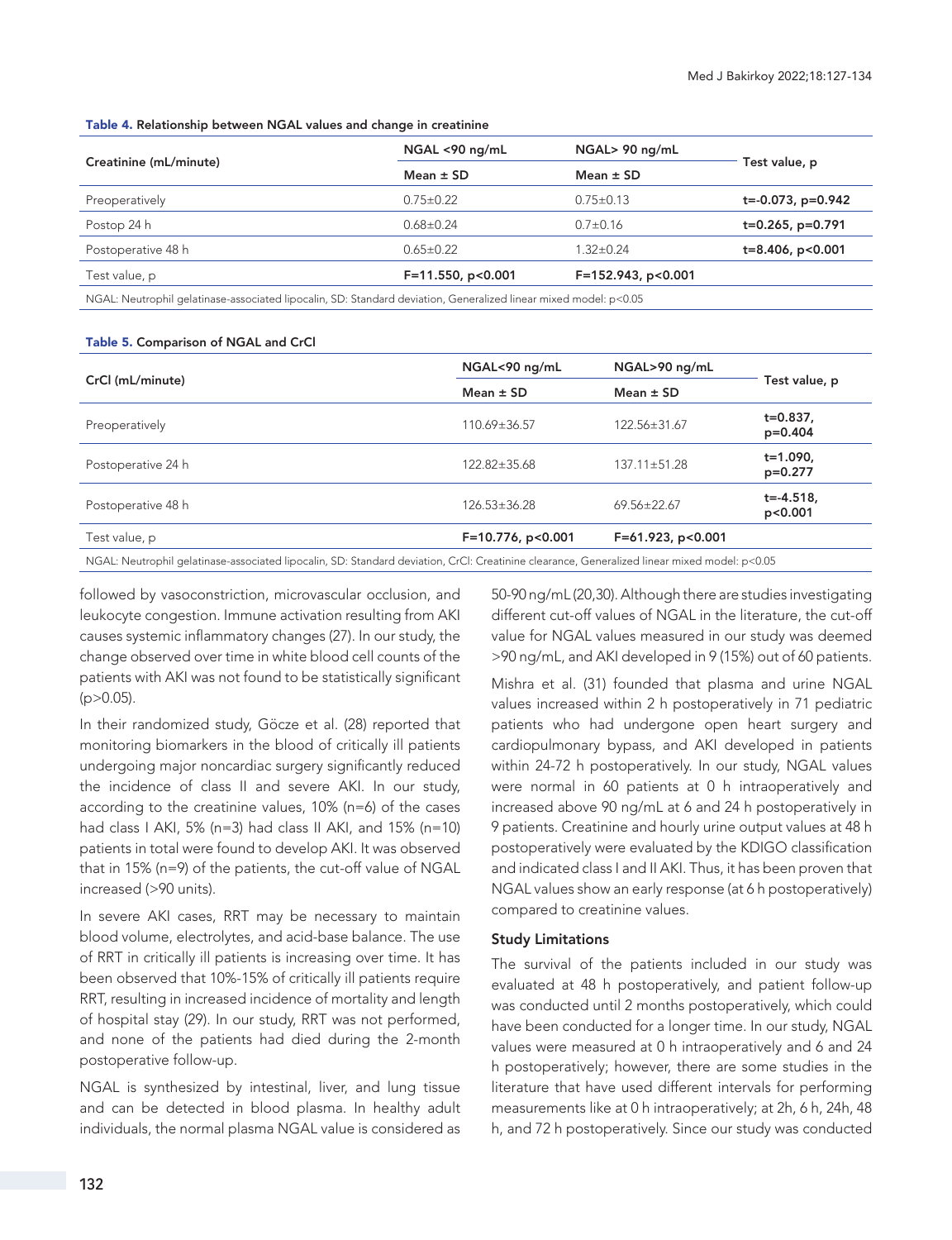in a single center, it limited the social evaluation of how effective a major laparoscopic surgery is on AKI. The lack of a definite cut-off value for NGAL in studies in the literature can be cited as another limitation. Furthermore, our study was conducted on patients undergoing major abdominal surgery, but it could also have included patients undergoing more elaborate surgeries. Not measuring intra-abdominal pressure during surgery can also be considered another limitation.

The most important advantage of our study is that plasma NGAL enabled the detection of AKI at an early stage. Measuring the plasma NGAL values at 0 h and considering it as a baseline value is another advantage. The third advantage of our study is that it was done by a single team.

# **CONCLUSION**

It has been proven that compared to creatinine, NGAL is more efficient in predicting the development of AKI in patients undergoing major abdominal laparotomy. Additionally, it predicts AKI development in the early stage (at 6 h postoperatively).

## **ETHICS**

Ethics Committee Approval: Approval for this study was obtained from the Clinical Research Ethics Committee of Marmara University Faculty of Medicine (protocol code: 09.2021.74, date: 08.01.2021).

Informed Consent: Written informed consent was obtained from the patients.

## Authorship Contributions

Surgical and Medical Practices: A.M., M.O.E., S.Ü.Z., Concept: A.M., M.O.E., S.Ü.Z., Design: A.M., M.O.E., S.Ü.Z., Data Collection or Processing: A.M., S.Ü.Z., Analysis or Interpretation: A.M., M.O.E., S.Ü.Z., Literature Search: A.M., Writing: A.M., M.O.E., S.Ü.Z.

Conflict of Interest: No conflict of interest was declared by the authors.

Financial Disclosure: The authors declared that this study received no financial support.

# **REFERENCES**

- 1. Gameiro J, Fonseca JA, Marques F, Lopes JA. Management of Acute Kidney Injury Following Major Abdominal Surgery: A Contemporary Review. J Clin Med 2020;9:2679.
- 2. Vaara ST, Bellomo R. Postoperative renal dysfunction after noncardiac surgery. Curr Opin Crit Care 2017;23:440-6.
- 3. Uchino S, Kellum JA, Bellomo R, Doig GS, Morimatsu H, Morgera S, et al. Acute renal failure in critically ill patients: a multinational, multicenter study. JAMA 2005;294:813-8.
- 4. Grams ME, Sang Y, Coresh J, Ballew S, Matsushita K, Molnar MZ, et al. Acute Kidney Injury After Major Surgery: A Retrospective

Analysis of Veterans Health Administration Data. Am J Kidney Dis 2016;67:872-80.

- 5. Ronco C, Bellomo R, Kellum JA. Acute kidney injury. Lancet 2019;394:1949-64.
- 6. Pannu N, James M, Hemmelgarn B, Klarenbach S; Alberta Kidney Disease Network. Association between AKI, recovery of renal function, and long-term outcomes after hospital discharge. Clin J Am Soc Nephrol 2013;8:194-202.
- 7. Thongprayoon C, Hansrivijit P, Kovvuru K, Kanduri SR, Torres-Ortiz A, Acharya P, et al. Diagnostics, Risk Factors, Treatment and Outcomes of Acute Kidney Injury in a New Paradigm. J Clin Med 2020;9:1104.
- 8. Srisawat N, Sileanu FE, Murugan R, Bellomod R, Calzavacca P, Cartin-Ceba R, et al. Variation in risk and mortality of acute kidney injury in critically ill patients: a multicenter study. Am J Nephrol 2015;41:81-8.
- 9. Saadat-Gilani K, Zarbock A, Meersch M. Perioperative Renoprotection: Clinical Implications. Anesth Analg 2020;131:1667- 8.
- 10. Biteker M, Dayan A, Tekkeşin Aİ, Can MM, Taycı İ, İlhan E, et al. Incidence, risk factors, and outcomes of perioperative acute kidney injury in noncardiac and nonvascular surgery. Am J Surg 2014;207:53-9.
- 11. Cruz DN, de Cal M, Garzotto F, Perazella MA, Lentini P, Corradi V, et al. Plasma neutrophil gelatinase-associated lipocalin is an early biomarker for acute kidney injury in an adult ICU population. Intensive Care Med 2010;36:444-51.
- 12. Aydoğdu M, Gürsel G, Sancak B, Yeni S, Sarı G, Taşyürek S, et al. The use of plasma and urine neutrophil gelatinase associated lipocalin (NGAL) and Cystatin C in early diagnosis of septic acute kidney injury in critically ill patients. Dis Markers 2013;34:237-46.
- 13. An R, Pang QY, Liu HL. Association of intra-operative hypotension with acute kidney injury, myocardial injury and mortality in noncardiac surgery: A meta-analysis. Int J Clin Pract 2019;73:e13394.
- 14. Kjeldsen L, Johnsen AH, Sengeløv H, Borregaard N. Isolation and primary structure of NGAL, a novel protein associated with human neutrophil gelatinase. J Biol Chem 1993;268:10425-32.
- 15. Schmidt-Ott KM, Mori K, Li JY, Kalandadze A, Cohen DJ, Devarajan P, et al. Dual action of neutrophil gelatinase-associated lipocalin. J Am Soc Nephrol 2007;18:407-13.
- 16. Mishra J, Mori K, Ma Q, Kelly C, Yang J, Mitsnefes M, et al. Amelioration of ischemic acute renal injury by neutrophil gelatinaseassociated lipocalin. J Am Soc Nephrol 2004;15:3073-82.
- 17. Devarajan P. Neutrophil gelatinase-associated lipocalin: a promising biomarker for human acute kidney injury. Biomark Med 2010;4:265-80.
- 18. Shavit L, Dolgoker I, Ivgi H, Assous M, Slotki I. Neutrophil gelatinase-associated lipocalin as a predictor of complications and mortality in patients undergoing non-cardiac major surgery. Kidney Blood Press Res 2011;34:116-24.
- 19. Teixeira C, Rosa R, Rodrigues N, Mendes I, Peixoto L, Dias S, et al. Acute kidney injury after major abdominal surgery: a retrospective cohort analysis. Crit Care Res Pract 2014;2014:132175.
- 20. Cho E, Kim SC, Kim MG, Jo SK, Cho WY, Kim HK. The incidence and risk factors of acute kidney injury after hepatobiliary surgery: a prospective observational study. BMC Nephrol 2014;15:169.
- 21. Lopes JA, Fernandes P, Jorge S, Gonçalves S, Alvarez A, Costa e Silva Z, et al. Acute kidney injury in intensive care unit patients: a comparison between the RIFLE and the Acute Kidney Injury Network classifications. Crit Care 2008;12:R110.